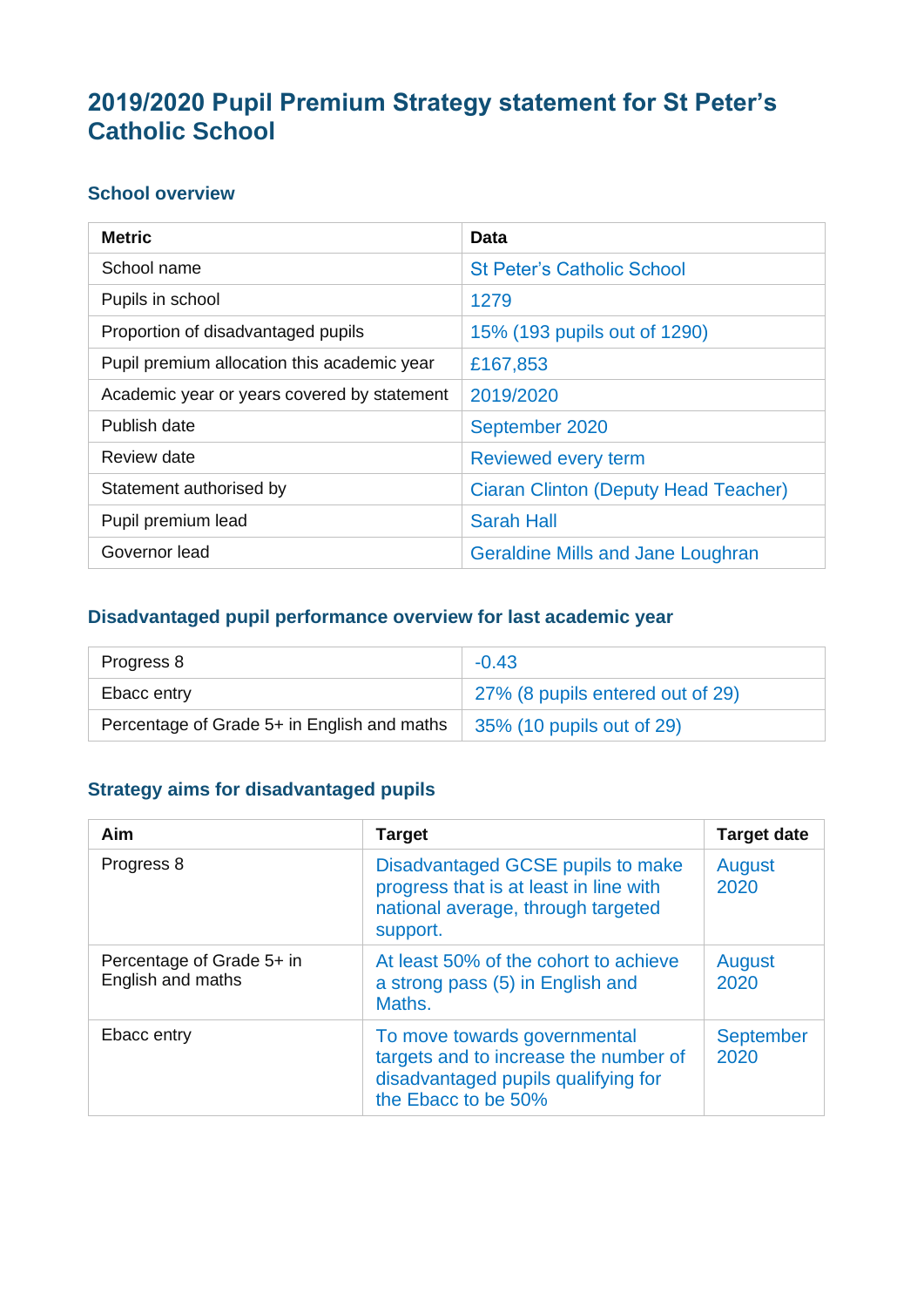# **Teaching priorities for current academic year**

| <b>Measure</b>                                   | <b>Activity</b>                                                                                  |
|--------------------------------------------------|--------------------------------------------------------------------------------------------------|
| <b>Priority 1</b>                                | To develop a knowledge rich curriculum that is well<br>sequenced for all subjects and key stages |
| Priority 2                                       | To embed the practice of 'high challenge low prep' to<br>facilitate stretch and challenge        |
| Barriers to learning these<br>priorities address | Attendance<br><b>Aspirations</b><br>Facilities and resources at home<br><b>Parental support</b>  |
| Projected spending                               | 25% of pupil premium budget                                                                      |

# **Targeted academic support for current academic year**

| <b>Measure</b>                                   | <b>Activity</b>                                                                                                                          |  |
|--------------------------------------------------|------------------------------------------------------------------------------------------------------------------------------------------|--|
| <b>Priority 1</b>                                | To offer intervention classes to disadvantaged pupils<br>to close the gap and to offer a mentor for each pupil                           |  |
| Priority 2                                       | To ensure all disadvantaged pupils for sufficient ICT<br>and paper resources to engage in remote lessons to<br>complete independent work |  |
| Barriers to learning these<br>priorities address | <b>Aspirations</b><br>Low reading ages<br>Parental engagement                                                                            |  |
| Projected spending                               | 15% of pupil premium budget                                                                                                              |  |

#### **Wider strategies for current academic year**

| <b>Measure</b>                                   | <b>Activity</b>                                                                                                         |
|--------------------------------------------------|-------------------------------------------------------------------------------------------------------------------------|
| Priority 1                                       | To ensure disadvantaged pupils are offered pastoral<br>support and each pupil is safeguarded, protected<br>and nurtured |
| <b>Priority 2</b>                                | To ensure disadvantaged pupils boost their cultural<br>capital/cultural literacy                                        |
| Barriers to learning these<br>priorities address | Attendance, self isolation, pupil reluctance to share<br>concerns                                                       |
| Projected spending                               | 50% of pupil premium budget                                                                                             |

# **Monitoring and implementation**

|  |  | Area | <b>Challenge</b> | <b>Mitigating action</b> |
|--|--|------|------------------|--------------------------|
|--|--|------|------------------|--------------------------|